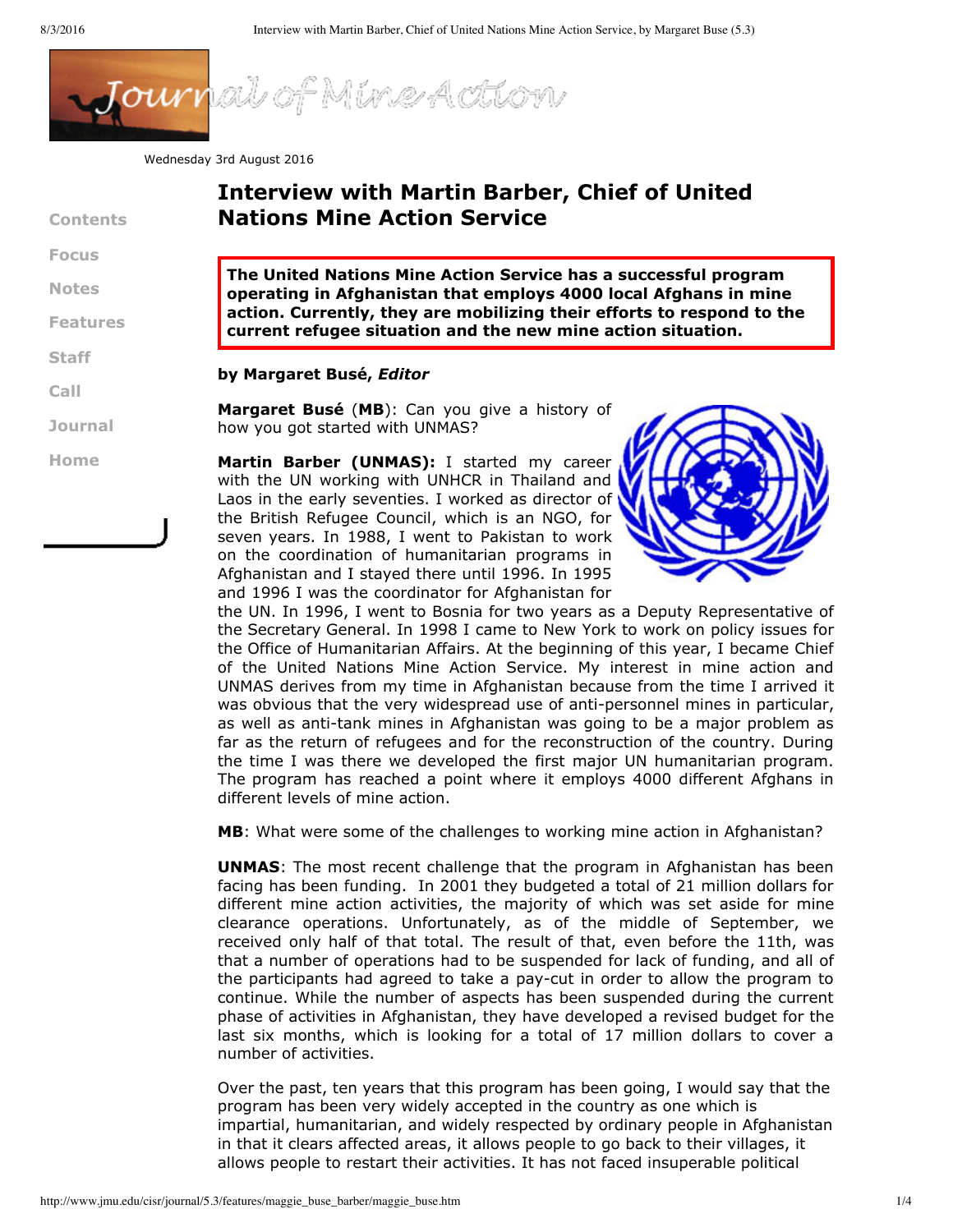challenges, because everyone sees it as impartial.

**MB**: The operating government has been supportive and facilitated your operations there?

**UNMAS**: I think it would be fair to say that the different governments have been in power in Kabul over the last 10 years, as well as the different movements that have had control over different parts of the country at different times, on the whole, these governments and groups have been positive toward mine action programs, have recognized its value.

**MB**: What has changed for you, for UNMAS, for MAPA, in the current conflict?

**UNMAS**: At the level of the work that the mine action organizations need to carry out, the new phase of operations is introducing a new type of munitions into Afghanistan, which has not been seen there before. The program is taking advantage of the current pause in operations to find out more about these new munitions and to train the various operators in how to deal with them. Our impression at this stage is that the munitions that are being used are similar to those that were used by NATO in Kosovo. We have encouraged some cooperation between the Kosovo and Afghanistan program so they can exchange information on how these munitions are being dealt with. It's not really mines that we're talking about; it's UXO being dropped from aircraft. A percentage of that ordnance, depending on where it lands, may not explode. If not properly dealt with by trained people, it can of course cause injuries and death to people who come across them, to people who pick them up, when the fighting is over.

**MB:** How else are UNMAS and MAPA preparing to go back into Afghanistan?

**UNMAS:** First, of all there's contingency planning. The entire major mine action components are being replanned to take into account the changes, which will have taken, place. The second is the collection of information about the ordnance that is being used and the location where it is likely to be found. Third, is the preparation of training courses for all components of mine action, including both clearance and mine awareness for the new submunitions. Fourth, is the coordination of operational deployment of all components including mine awareness. In all the major cities, we still have emergency teams available, which are being called out to deal with UXO.

As part of the new training programs, we'll have to produce new training materials; we'll have to produce new mine awareness materials to take into account the new munitions. What is going on is an attempt to identify any UN equipment and materials, which might have been lost in Afghanistan, which would need to be replaced to get the teams operational again. Then the next phase would be to prepare the procurement for replacement materials.

MB: Has there been any donor interest in supporting the projects post-conflict?

**UNMAS:** Yes. We, and our colleagues in Islamabad, which is the center of the operation, are talking to a number of donors who are interested in the program. We are hopeful for strong support for the program.

**MB:** Do you expect that you'll be expanding Afghanistan's mine action capabilities, working with other NGO's?

**UNMAS:** There are already fifteen NGO's operational within the mine action programs in Afghanistan. Nine are Afghan NGO's and six are international. There may be more organizations coming in to provide humanitarian aid or to provide construction service and it'll be very important that our teams work closely with them to prepare them for the environment in which they're going to work, so they're fully aware of the mines and UXO that they may encounter. So, that's going to be a major activity. One of the things we will be doing, we